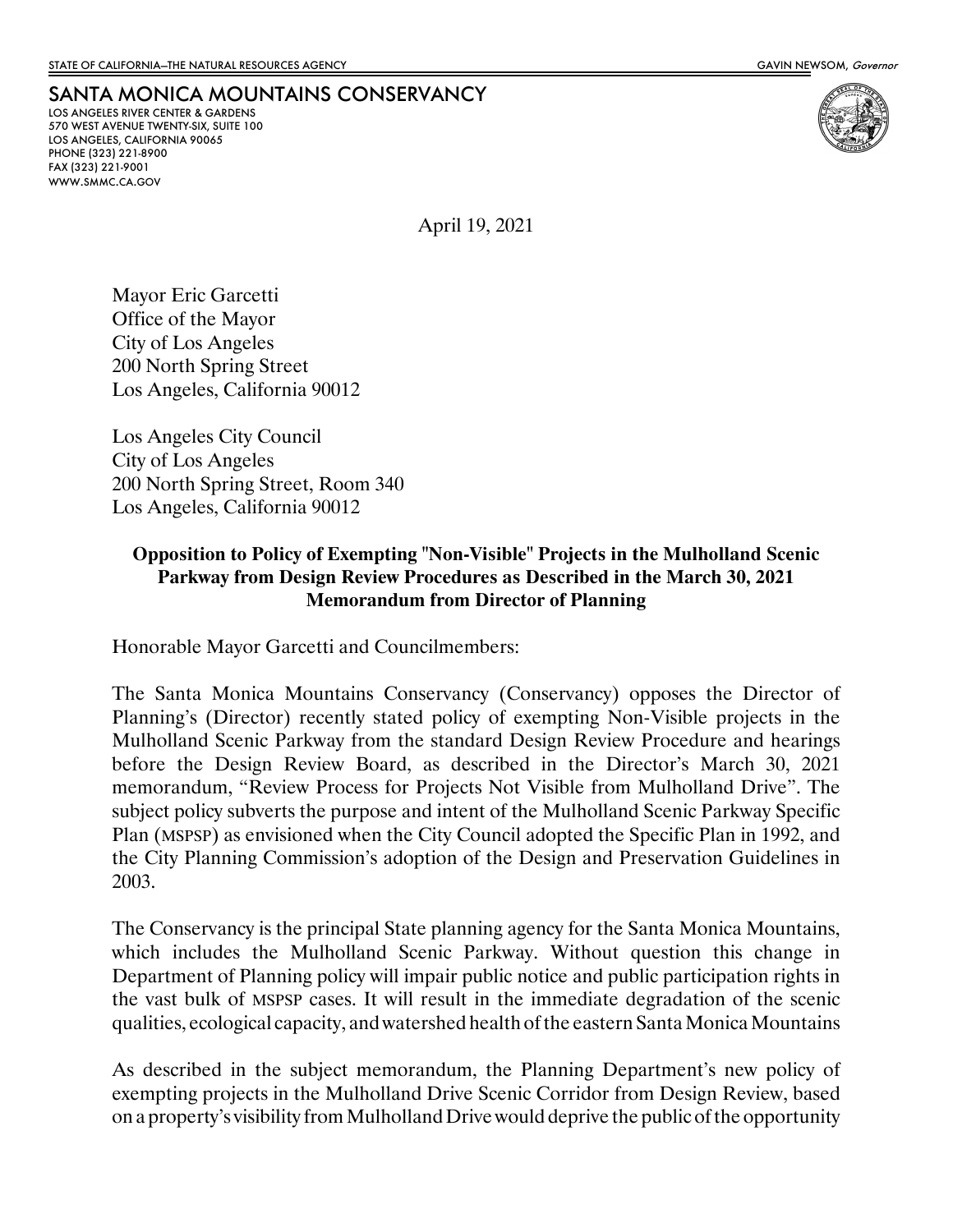to give input on projects which previously would have had public hearings. This is a ministerial change that is outside of the language of the Mulholland Specific Plan drafted, and enacted, by the City Council in 1992.

These changes will deprive Planning staff and future decision makers of the expertise of the Design Review Board. The Design Review Board represents the interest of the public through the relevant council office appointments, and that voice should continue to be heard without restriction. The preservation of the unique resources of the Santa Monica Mountains may require delays in the Board hearing projects. That is a trade off that benefits the public and addresses City staff concerns.

The criteria cited in the subject memorandum for exempting a project from Design Review Procedures do not address "Non-Visible" projects within 200 feet of the public parkland marbled throughout the range, despite the MSPSP's very specific language regarding parklands and environmental protections in Sections 5B.3, and 6B.

The Design Review process has been vital to both identifying and securing protections for wildlife movement through the Eastern Santa Monica Mountains in the City-designated Wildlife Habitat Linkage Zone. The Mountains Recreation and Conservation Authority (MRCA) routinely works cooperatively with Board and project applicants to achieve such protections that are vital to sustainable wildlife populations east of the 405 freeway.

The subject memorandum interprets the Citizen's Advisory Committee transmittal letter (1970) to the City Council as only concerning itself with visible cases, but fails to account for the City Council's subsequent actions in later years regarding the Mulholland Drive Scenic Corridor. The fact that the City Council established both an Inner and Outer Corridor when enacting the Specific Plan and Ordinance in 1992 speaks to their concern for both visible and non-visible projects.

These changes by the Director, now enacted without prior input from the public or the Design Review Board, severely curtail the professional oversight that Design Review Board architects and other professionals bring to all Mulholland projects. It eliminates in-depth reviews of impacts to parkland, scenic overlooks, scenic road corridors, wildlife corridors, riparian corridors, and the urban forest. Grading in the non-visible Scenic Corridor would also miss the benefit of additional (no public cost) professional review, as demonstrated by the numerous projects that have been initially presented to the Design Review Board in the past with grading discrepancies and erroneous slope calculations.

In short, this change diminishes transparency and site sensitive design in a plan that was created for just that purpose.

City Planning staff has represented this change in policy in due in part to the reduced number of staff available to work on projects under the Specific Plan. City staff should not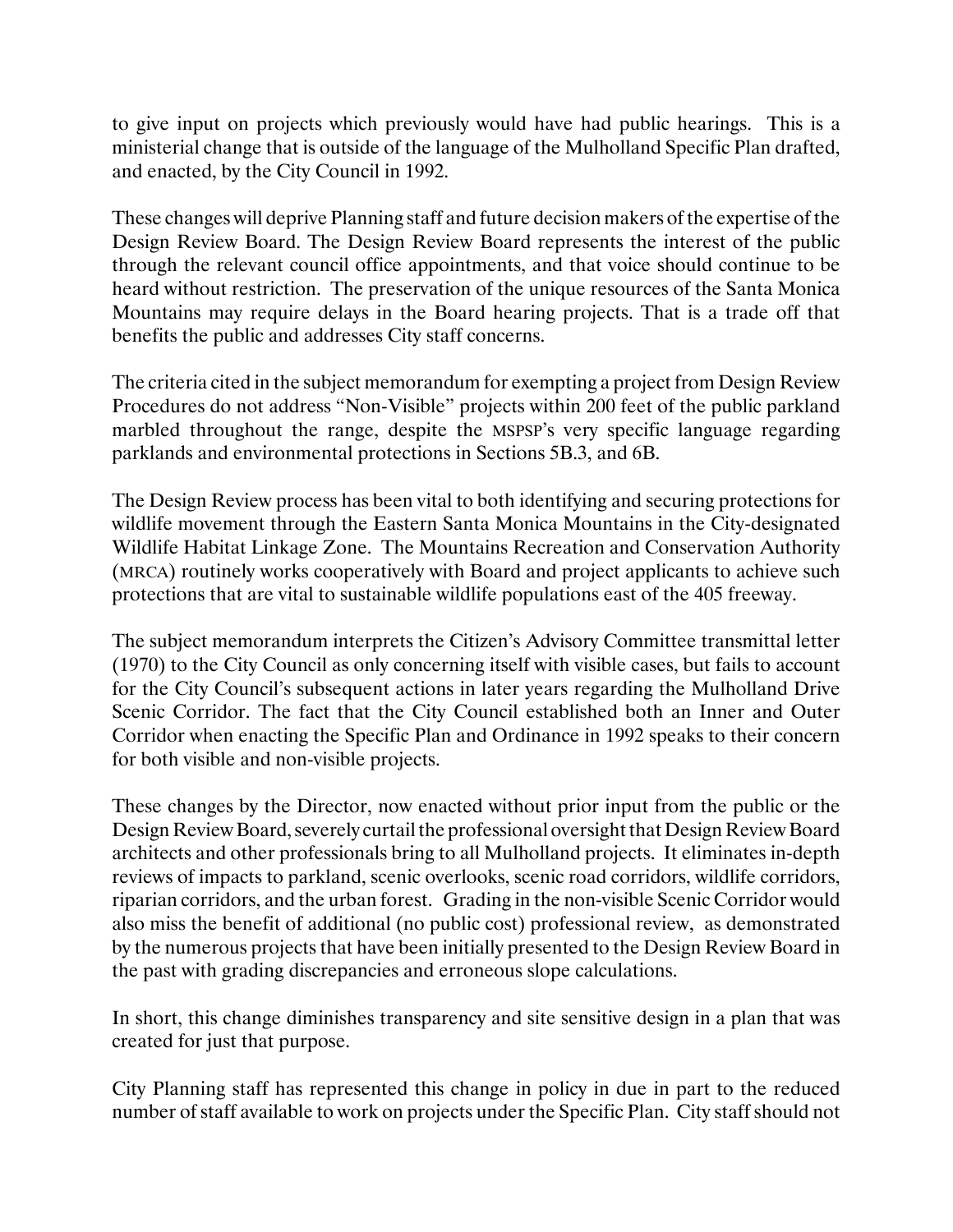be mislead into believing that the burden of correcting the deficiencies in the application for a project should fall on them. Project delays may have to be a price paid to save the City of Los Angeles portion of the Santa Monica Mountains.

Well thought out projects that are designed to fit within the environmental constraints of a their respective properties are not held up by the Design Review process. Most projects that have been approved by the Mulholland Design Review Board typically benefit from the Board's expertise and proceed more smoothly through the remainder of the planning process.

As of this letter, the City has not provided the public any avenue for administrative remedy of this ultra vires decision by the Director or Planning.

If the Director of Planning desires a means of streamlining the review process and alleviating the workload for Planning staff, without limiting the ability of the public to participate in review of discretionary projects under the MSPSP, the following, bare minimum, changes in policy should be required:

1. Public noticing of MSPSP projects deemed Not Visible undergoing ministerial review by Planning staff, with a public comment period.

2. Project plans made available to the public via internet download during, and after, the public comment period. The measures taken to make MDRB project plans available electronically in response to the COVID-19 pandemic have demonstrated that it is feasible, and reasonable to continue this practice indefinitely.

3. Public noticing of all Letters of Determination issued for projects under the MSPSP, and Letters of Determination being made available online within 24 hours of each letter's date. This would ensure that the public has adequate time to file an appeal of MSPSP project's that have not received a public hearing. Presently, Letters of Determination are only sent to members of the public via physical mail, and are not made available online until well after the deadline for appeals have passed.

Without these simple, bare minimum measures, the main effect of the of the Director's stated policy for Non-Visible projects, regardless of the intent, will be to stymie public involvement in discretionary projects within the Mulholland Drive Scenic Corridor.